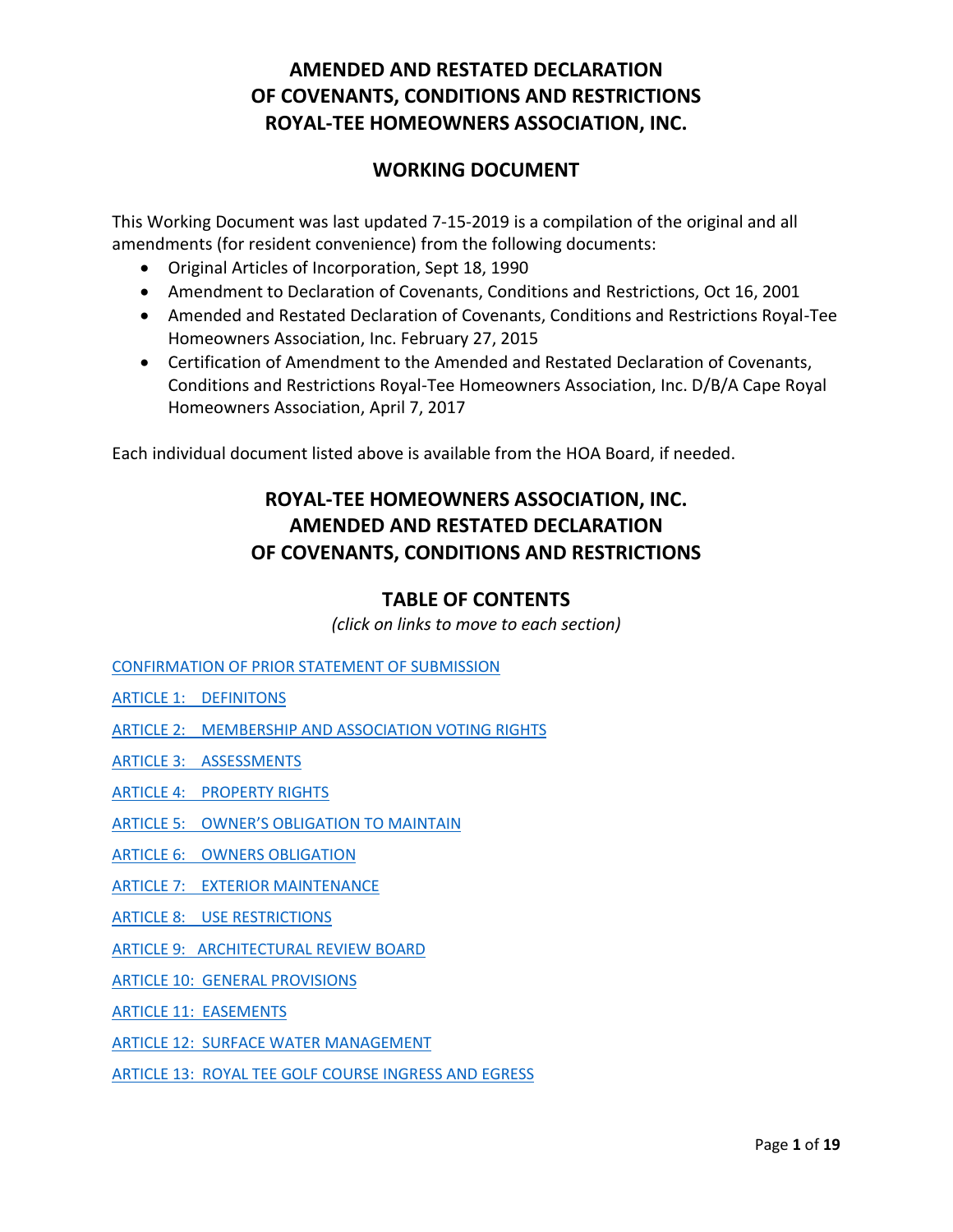The Association as representatives of the members in the Royal-Tee Homeowners Association, Inc. d/b/a Cape Royal Homeowners Association pursuant to the amendment powers contained in the Declaration of Covenants, Conditions and Restrictions, By-Laws and Florida Statutes, after proper notice and discussion and after recommendation, approval and joinder by the required requisite number of the members, file this its Amended and Restated Declaration of Covenants, Conditions and Restrictions and this their

### <span id="page-1-0"></span>CONFIRMATION OF PRIOR STATEMENT OF SUBMISSION

Pursuant to those plats recorded respectively in the Public Records of Lee County Florida at Plat Book 37, Page 1, et seq. and Plat Book 78, et. seq. attached hereto as Exhibit "A", the Owners of Lots in Royal-Tee Country Club Estates and in Cape Royal do hereby confirm the statements of Declaration of Covenants as recorded in the Public Records of Lee County, Florida at Official Record Book 2176, Pg. 4645 et. seq., as subsequently amended.

### <span id="page-1-1"></span>ARTICLE 1: DEFINITONS

 $\overline{\phantom{a}}$ 

- 1.1 **ARTICLES OF INCORPORATION** 'MEANS' THOSE Articles Of Incorporation registered with the State of Florida, a copy of which is attached as Exhibit "B".
- 1.2 **ASSOCIATION** "means" and refers to the ROYAL-TEE HOMEOWNERS ASSOCIATION, INC. d/b/a CAPE ROYAL HOMEOWNERS ASSOCIATION, its successors and assigns.
- 1.3 **BY=LAWS** "mean" those by=laws adopted by the Association, attached hereto as Exhibit "C".
- 1.4 **COMMON AREAS**<sup>1</sup> includes within its meaning the following: (a) all real property to be owned and/or maintained by the Association for the common use and enjoyment of the Lot Owners, which is not included in the legal descriptions conveyed to the individual Lot Owners, including but not limited to the entranceway, common drainage system, swales adjacent to the roadways and lots, green areas along the roadways, and the roads; (b) the property and installations required for the furnishing of utilities and other services to more than one Lot or to the Common Areas; (c) tangible personal property required for the maintenance and operation of

 $1$  When originally recorded, the declaration used the term Common Elements. The use of the term Common Elements was a misnomer as the appropriate term of a homeowners' association is Common Areas.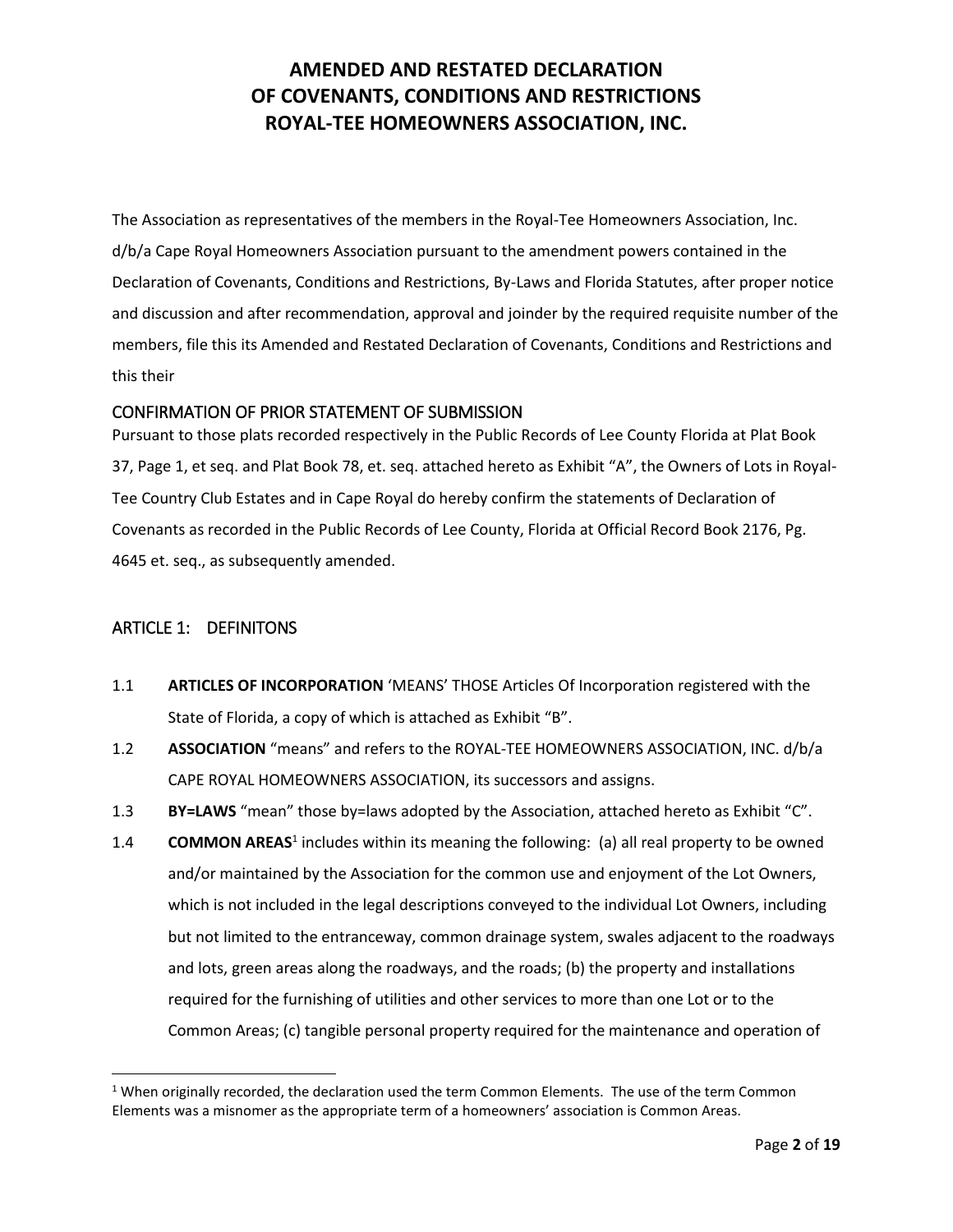the Association even though owned by the Association. The term "Common Areas" includes the Golf Course described on Exhibit "A1" and all appurtenances thereto.

- 1.5 **DECLARATION** "means" and refers to this Amended and Restated Declaration of Covenants, Conditions and Restrictions, for ROYAL-TEE HOMEOWNERS ASSOCIATION, INC.
- 1.6 **DEED OF RESTRICTIONS** "means" the DEED OF RESTRICTIONS for ROYAL-TEE COUNTRY CLUB ESTATES, A SUBDIVISION, which all Owners of Lots and the Owners of the Golf Course are subject to as set forth in Exhibit "D".
- 1.7 **LOT** "means" the legal description of a single family residential lot.
- 1.8 **MAINTENANCE** "means" the exercise of reasonable care to keep common area roads and lighting, streets, lawns and landscaping, Owner mailboxes, surface water management and other related improvements and fixtures in a condition comparable to their original conditions, normal wear and tear excepted. Maintenance of landscaping shall further mean the exercise of generally accepted garden management practices necessary to promote a healthy environment for optimum plant growth. The Association shall have the sole responsibility of maintaining all Common Areas owned by the Association, subject however, to the individual Lot Owners maintaining their Lot and appurtenances thereto, as well as the lessee, if any, of the golf course operating and maintaining the Golf Course and appurtenances thereto. The Association shall have the sole responsibility of maintaining the Golf Course if it is ever converted to green space or when the Golf Course is not leased to a golf operator.
- 1.9 **MEMBER** "means" every person or entity which holds membership in the Association.
- 1.10 **OWNER** "means" a record Owner whether by one or more persons or entities of a fee simple title to any Lot which is a part of the Subdivision but shall not include those holding title merely as security for performance of an obligation.
- 1.11 **PROPERTIES or PROPERTY** "mean" and refer to all that certain real property described on Exhibits "A" and "A1", attached hereto and made a part hereof.
- 1.12 **ROADS AND / ROADWAYS** "means" the Right of Way for ingress and egress of the community which is 60 feet wide in Section A and Section B and 40 feet wide in Section C which have been dedicated on the plats of Royal Tee Country Club Estates and Cape Royal.
- 1.13 **SUBDIVISION** "means" and refers to the Royal-Tee Country Club Estates as recorded in Plat Book 37, Pg. 1 et seq. in the Public Records of Lee County at Official Record Book 1807, Pg. 501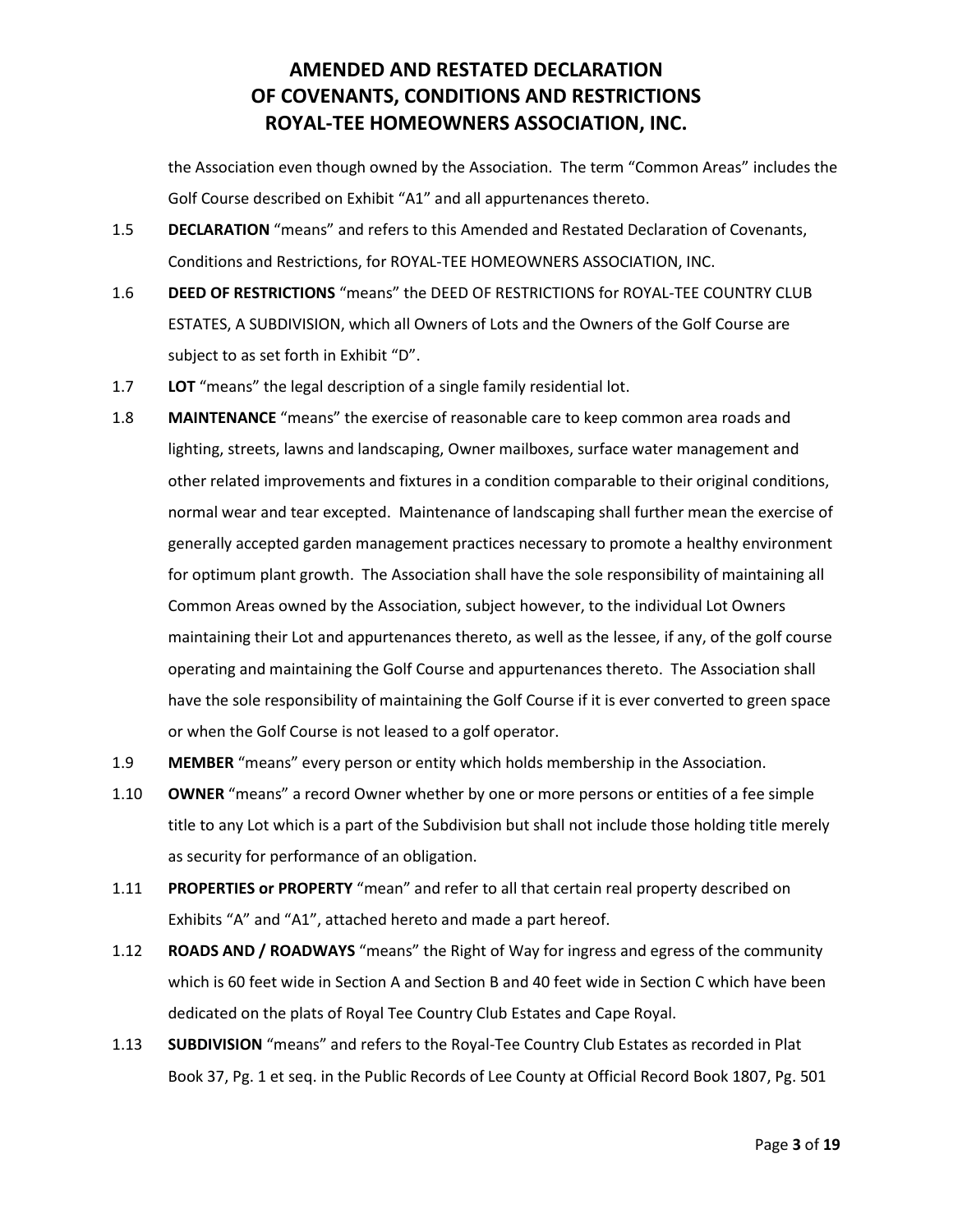et. seq., and the Cape Royal Re-Plat as recorded in the Public Records of Lee County respectively at Plat Book 37, Pg 1 and Instrument No. 2006000235150.

### <span id="page-3-0"></span>ARTICLE 2: MEMBERSHIP AND ASSOCIATION VOTING RIGHTS

**SECTION 2.1.** Every Owner of a Lot shall be a member of the Association. Membership is appurtenant to the Lot and may not be conveyed separate and apart from the Lot. The classes of voting members and number of votes for each class is as set forth in Sections 2.3.

**SECTION 2.2.** The affairs of the Association shall be managed by a Board of Directors. The number of directors constituting the Board of Directors and terms shall be governed by the By-laws.

**SECTION 2.3.** The Association shall have two classes of voting members as follows:

- CLASS A: The Class A members shall be all Owners and shall be entitled to one vote of each Lot owned. When more than one person holds an interest in any Lot, all such persons shall be members. The vote of such Lot shall be exercised as such members may determine among themselves, but in no event shall more than one vote be cast with respect to any Lot.
- CLASS B: The Class B members are the Owners, their successors and assigns, of Tract D located on the West Side of Royal Tee Boulevard as reflecting in PB73, PG3. The number of votes shall be determined by the Board of Directors.

### <span id="page-3-1"></span>ARTICLE 3: ASSESSMENTS

### **SECTION 3.1. LIEN AND PERSONAL OBLIGATION FOR ASSESSMENTS**

Each Owner of a Lot is hereby deemed to covenant by acceptance of their deed, whether or not it shall be so expressed in said deed, to pay to the Association (1) annual assessments, (2) special assessments for capital improvements, and (3) the Golf Course debt service assessment. All assessments will be established and collected as hereinafter provided. All assessments, together with interest at the maximum rate allowed by law, costs, and reasonable attorney fees, shall be a charge on the Lot, and a continuing lien on each Lot against which such an assessment is made. Each such assessment, together with interest at the maximum rate allowed by law, costs, and reasonable attorney fees shall also be the personal obligation of the person or persons who own the Lot at the time the assessment became due.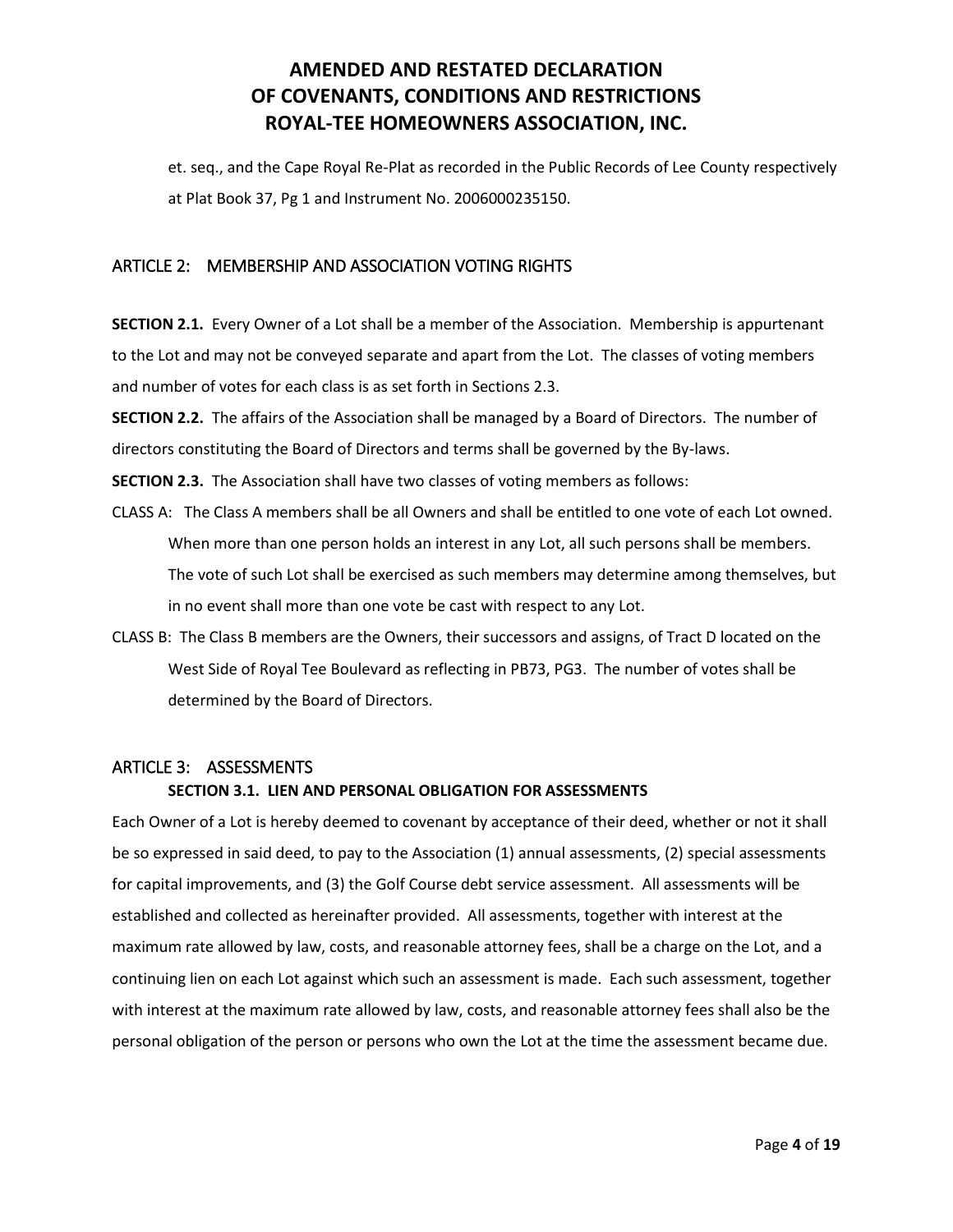**SECTION 3.2. PURPOSE OF ANNUAL ASSESSMENTS.** The annual assessments levied by the Association shall be used exclusively to create a fund to off-set the cost of the improvement, maintenance, management of the Association and its affairs, and administration of the Common Areas situated within the Subdivision which includes the maintenance of the roadways and the surface water management system. Annual assessments shall include, and the Association shall acquire and pay for out of the funds derived from annual assessments, the following:

- (a) The day-to-day maintenance of the Common Areas as well as major improvements for the Subdivision, except for maintenance of the Golf Course when the Golf Course is leased to a golf operator.
- (b) Liability insurance insuring the Association against liability to the public to any Owner, or to the invitees or tenants of any Owner arising out of their occupation and/or use of the Common Areas. The policy limits shall be set by the Board of Directors and shall be reviewed annually and increased or decreased in the discretion of the Board of Directors.
- (c) Workers' compensation insurance to the extent necessary to comply with Chapter 440 of the Florida Statutes, and any other insurance deemed necessary by the Board of Directors of the Association.
- (d) Any other materials, supplies, labor, services, maintenance, repairs, structural alterations, insurance, taxes, or assessment which the Association is required to secure or pay pursuant to the terms of this Declaration or by law, or which may be necessary or proper in the opinion of the Board of Directors of the Association for the operation of the Common Areas, for the benefit of Owners, or for the enforcement of this Declaration and the Deed Restrictions described in Section 1.5 and 1.6.
- (e) A directors and officers insurance policy covering all members of the Board of Directors of the Association, its agents and employees of the Association in an amount to be determined by the Board of Directors.
- (f) Management entities and salaries.
- (g) Street lighting, if any.
- (h) A fidelity insurance policy. The president, secretary and treasurer, and all other persons who are authorized to sign checks, shall be bonded in such amounts as required by law or the Board of Directors to protect the cash assets of the Association.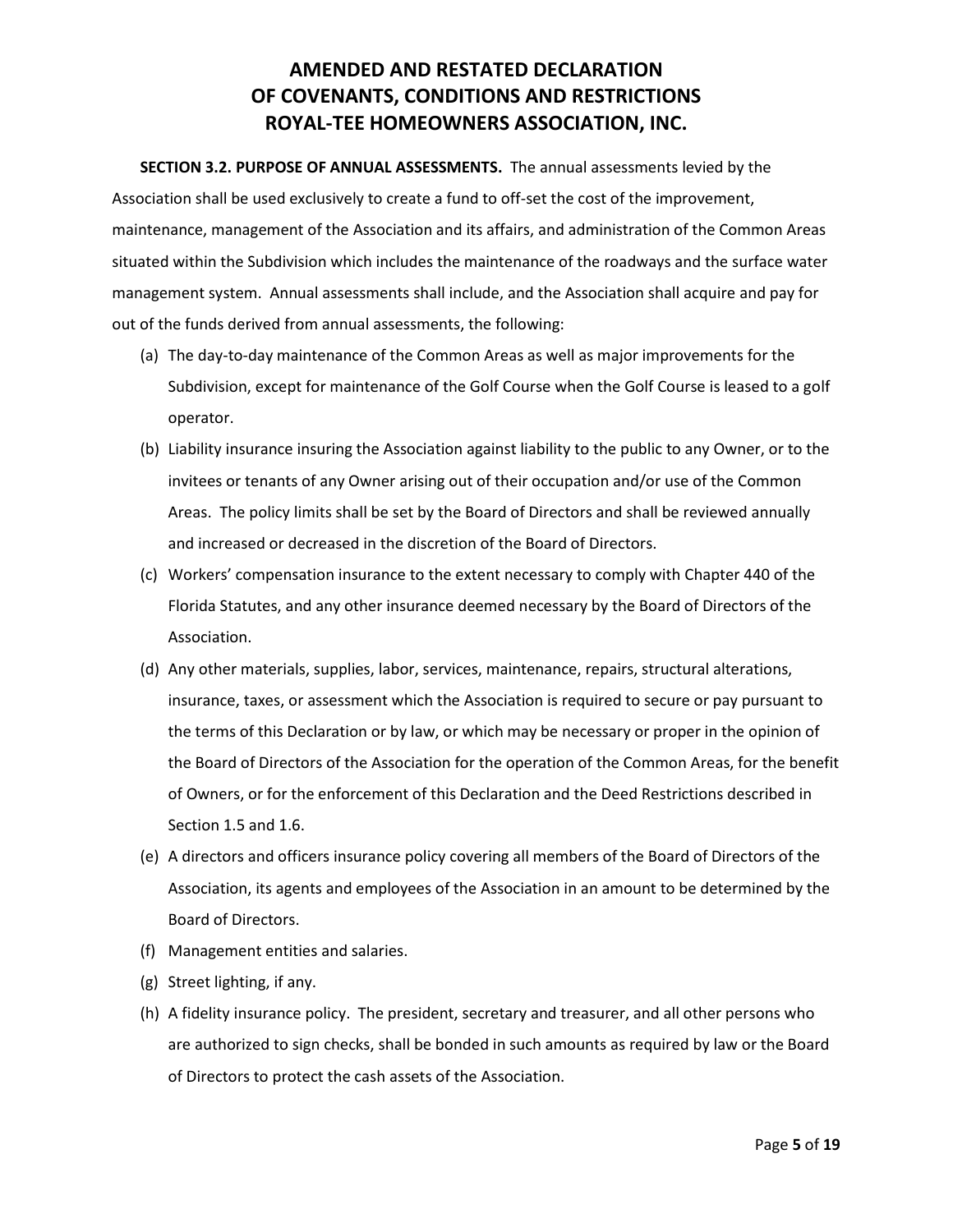- (i) Maintaining the Golf Course if it is ever converted to green space or when the Golf Course is not leased to a golf operator.
- (j) Expenses incurred in connection with the negotiation of any golf operator lease or expenses incurred in connection with the Association's obligations as a landlord relative to any lease for the Golf Course or improvements thereon.

#### **SECTION 3.3. MAXIMUM ANNUAL ASSESSMENT**

- (a) Until December 31, 2014, the maximum annual assessment shall be six hundred ninety-five dollars (\$695.00) per year, per Lot, payable on an annual basis.
- (b) From and after January 1, 2015, the maximum annual assessment per Lot may be increased each year by not more than ten (10%) over and above the previous year without approval by a majority vote of the members voting in person or by proxy at a meeting at which a quorum is obtained (See Section 3.5 for meeting notice requirement).

**SECTION 3.4. SPECIAL ASSESSMENTS**. In addition to the annual assessment authorized above, the Association may levy a special assessment for the purposes of defraying whole or in part the cost of any construction, reconstruction, repair or replacement of a capital improvement on the Common Areas, including fixtures and personal property related thereto or to cover unbudgeted expenses that arise due to a casualty event. Any such assessment approved by the Board of Directors in an amount of \$200.00 or less per Lot per year need not be approved by a vote of the members.

**SECTION 3.5. NOTICE AND QUORUM.** Written notice of any meeting called, for the purpose of taking any action authorized by Section 3.3 (b) shall be sent to all members not less than fourteen (14) days in advance of such meeting. A quorum for the transaction of business at any Association meeting is 30% of the entire membership.

**SECTION 3.6. UNIFORM RATE OF ASSESSMENT**. All assessments must be fixed at a uniform rate for all Lots, excluding the Golf Course.

### **SECTION 3.7. COMMENCEMENT AND COLLECTION OF ANNUAL ASSESSMENTS**. The assessment provided for herein shall commence as to each Lot, with the exception of the Golf Course,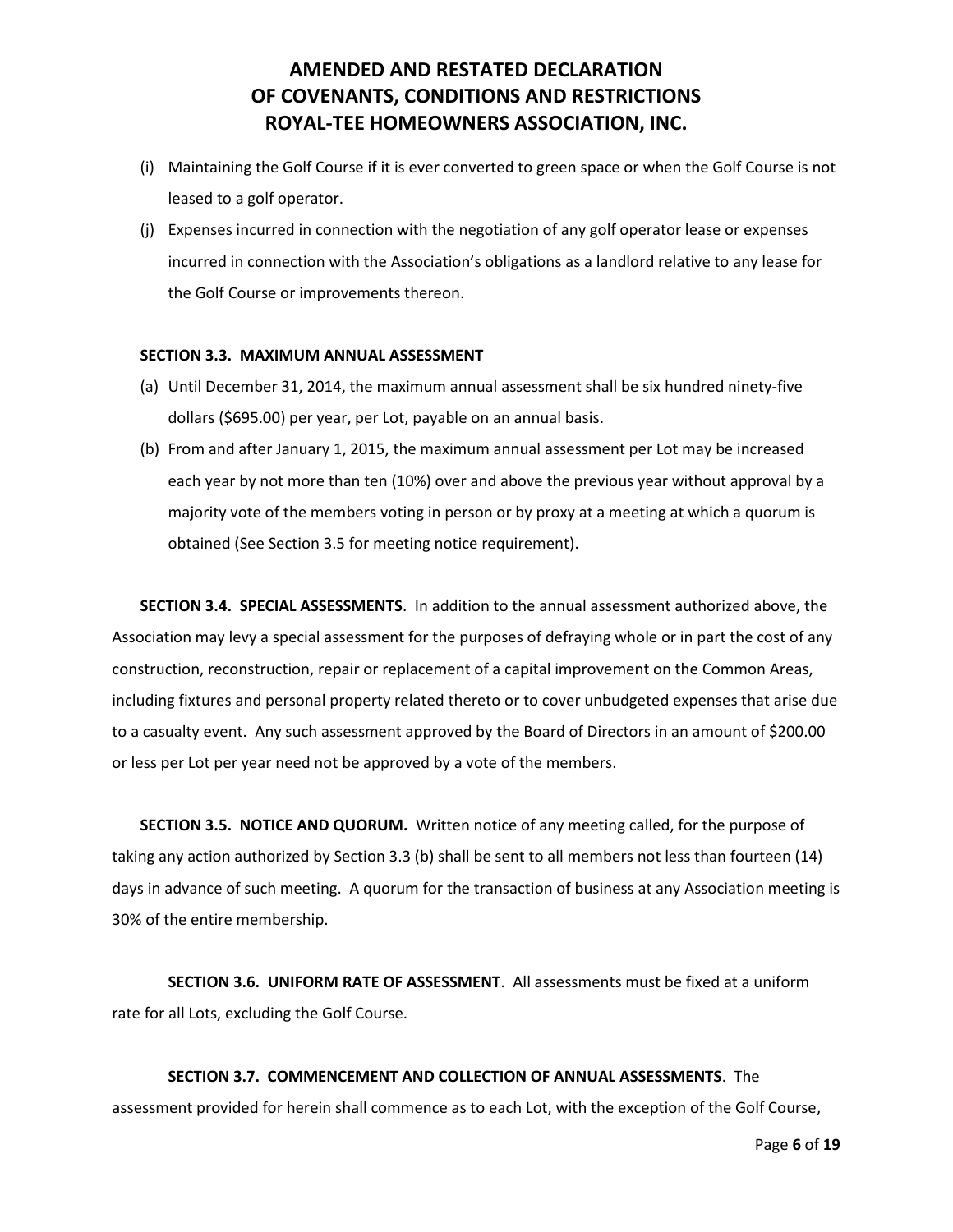on the first day of the month following the conveyance of the Lot to an Owner. The first annual assessment shall be adjusted according to the number of months remaining in the calendar year. The Board of Directors shall fix the amount of the annual assessment and Golf Course debt service assessment against each Lot at least fourteen (14) days in advance of the due date thereof and shall fix the dates such amounts become due. Assessment shall be made payable in advance as designated by the Board of Directors. Written notice of the annual Golf Course debt service assessment shall be sent to every Owner subject thereto. However, an Owner's obligation to pay assessments is not conditioned upon the Associations first sending the Owner any written notice.

#### **SECTION 3.8. EFFECT OF NONPAYMENT OF ASESSMENTS, REMEDIES OF THE ASOCIATION.**

Any assessment not paid within thirty (30) days after the due date shall be deemed in default and shall bear interest at the maximum rate allowed by law from the due date. A lien may be placed against said Lot for nonpayment of assessments plus attorney fees, interest and costs. The Association, acting through its Board of Directors, may bring an action at law against the Owner personally obligated to pay the assessment, or may foreclose the lien against the property. No Owner may waive or otherwise escape liability for assessments provided for herein by non-use of the Common Areas or abandonment of his Lot.

#### **SECTION 3.9. SUBORDINATION OF ASSESSEMTN LIEN TO MORTGAGES**

3.9.1 *MORTGAGE RECORDATION DATE.* For mortgages recorded on dates prior to the date the Association records its amended and restated declaration, the assessment lien provided for herein shall be subordinate to the lien of any first mortgage. A sale or transfer of any Lot shall not affect the assessment lien, however, the sale or transfer of any Lot pursuant to the mortgage foreclosure or any proceeding in lieu thereof shall extinguish the assessment lien as to payments which become due prior to such sale or transfer unless that share of assessments is secured by a claim of lien for assessments that is recorded prior to the recording of the foreclosed mortgage. No sale or transfer shall relieve such a Lot from liability for an assessment thereafter becoming due or from the lien thereof. For mortgages recorded after the date this amended and restated declaration is recorded a first mortgagee's liability for past due assessments shall be governed by () 720.3085, *Florida Statutes*, as amended from time to time.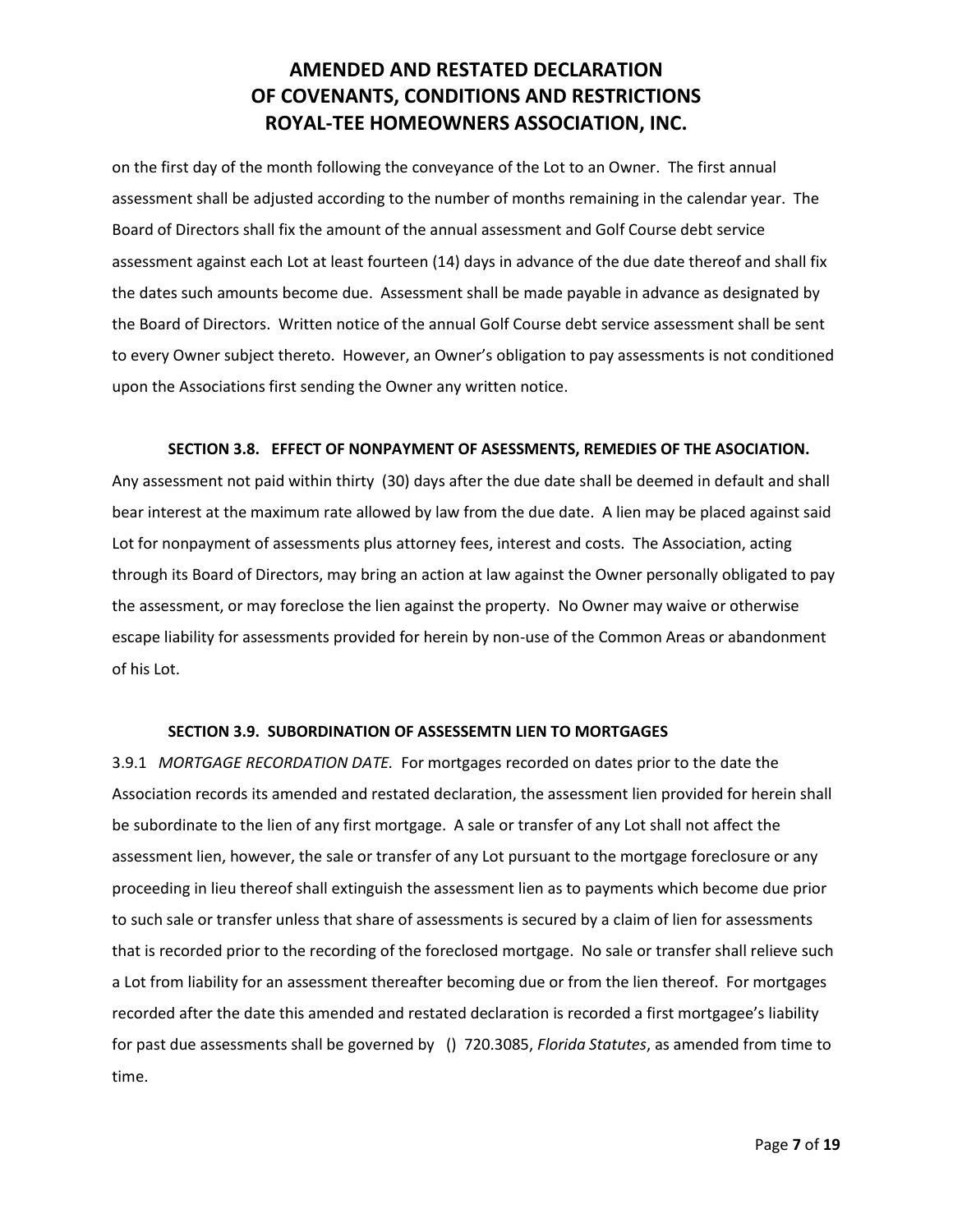3.9.2 *LIEN.* The Association has a lien on each Lot for unpaid past due Association assessments and charges, together with interest, late payment penalties, costs and reasonable attorney fees incurred by the Association in enforcing the lien. The lien in perfected by recording a Claim of Lien in the Public Records of Lee County, Florida, which Claim of Lien shall state the description of the property encumbered thereby, the name of the record Owner, the amounts then due, and the dates when due. The Claim of Lien must be signed and acknowledged by an Officer or agent of the Association. The Lien shall continue in effect until all sums secured by said lien have been fully paid, and the lien satisfied or discharged. The Claim of Lien shall secure all unpaid assessments, fines and charges, interest, late fees, costs, and attorney fees which are due and which may accrue or come due after the recording of the Claim of Lien and before the entry of a final judgement of foreclosure. Upon full payment, the person making payment is entitled to a satisfaction of the lien.

3.9.3 *FORECLOSURE OF LIEN.* The Association may bring an action in the name to foreclose its lien for unpaid assessments or charges by the procedures and in the same manner as is provided in () 720.3085, *Florida Statutes*, as amended from time to time, for the foreclosure of a lien upon a Lot for unpaid assessments. All unpaid assessments and charges also constitute a personal obligation of the Owner and the Association may, in addition to any other remedy herein provided, bring an action at law against any Owner liable for unpaid charges or assessments. If final judgement is obtained, such judgement shall include interest on the assessments as above provided and reasonable attorney fees to be fixed by the Court, together with the costs of the action, and the Association shall be entitled to recover reasonable attorney fees in connection with any appeal of such action.

3.9.4 *PRIORITY OF LIENS.* Except in regard to any exemption that the Association is required to provide to a first mortgage holder under () 720.3085, *Florida Statutes,* or other law, the Association's lien for unpaid charges, assessments, and all other amounts shall relate back to the date of the original declaration applicable to the property was recorded in the Public Record and be superior to, and take priority over, any other mortgage, lien, or interest recorded after that date. Any lease of a Lot shall be subordinate and inferior to the lien of the Association, regardless of when the lease was executed.

3.9.5 *APPLICATION OF PAYMENTS, FALURE TO PAY; INTEREST*. Assessments, charges, and installments thereon paid on or before thirty (30) days after the date due shall not bear interest, but all sums not so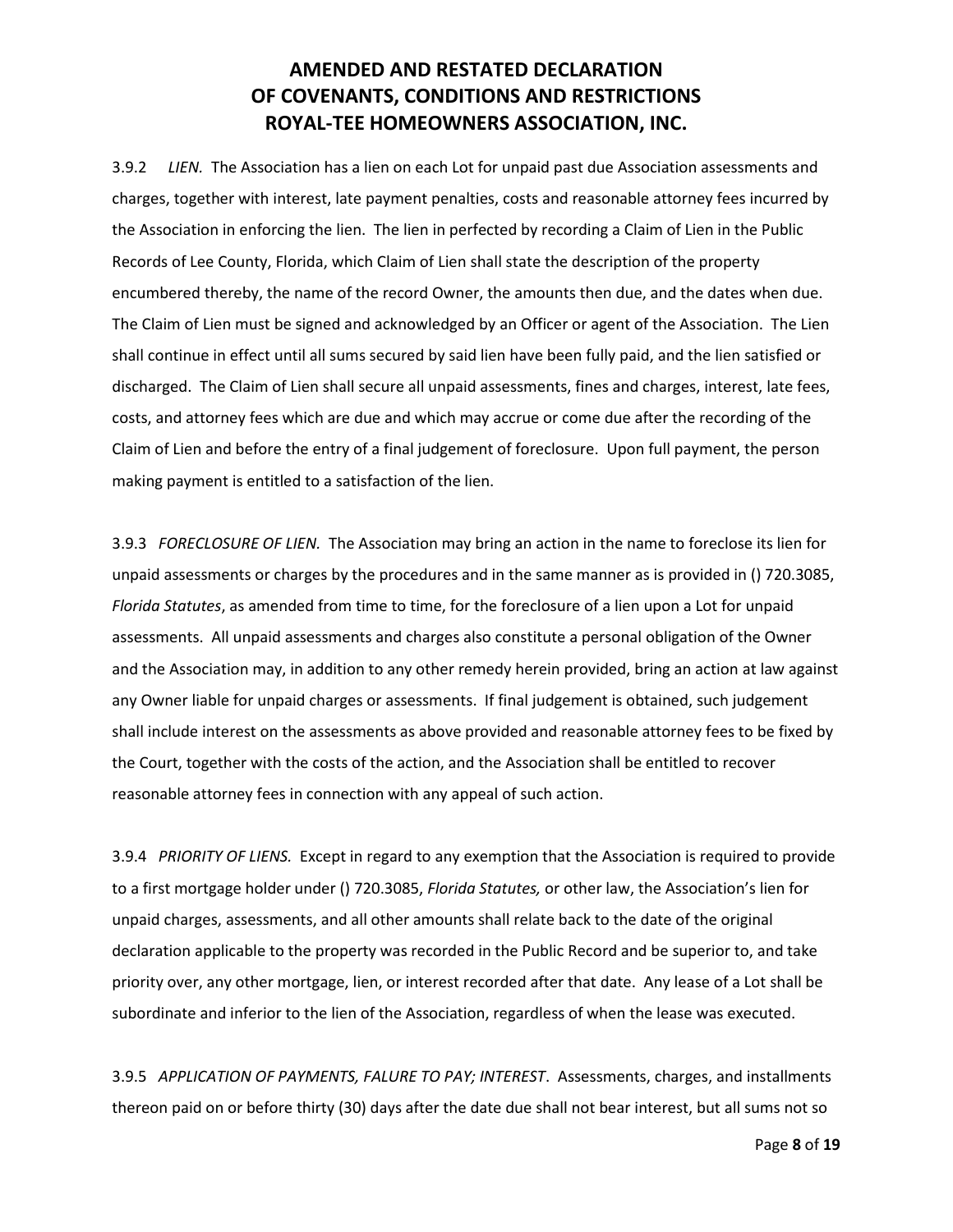paid shall bear interest at the highest rate allowed by law, calculated from the date due until paid. In addition to interest, the Association may also charge an administrative late payment fee in an amount not to exceed the maximum amount allowed by law. Assessments, charges, and installments thereon shall become due, and the Lot Owner shall become liable for said assessments or installments, on the date established in the By-laws or otherwise set by the Board of Directors for payment. Any restrictive endorsement on or accompanying a payment notwithstanding, all payments made to the Association by or on behalf of a Lot Owner shall be applied first to interest, then to late fees, then to costs (including, but not limited to, collection charges imposed by the management company, attorney, and Court), then to attorney fees, then to fines (if allowed by law), then to other charges, and then to the oldest outstanding unpaid individual assessments, regular assessments, and special assessments. No payment by check is deemed received until the check has cleared the Bank. The Association shall also have the right to require any tenant occupying the Lot during any period in which assessments for the Lot are due, but have not been paid to the Association, to pay the rent to the Association. The right of a delinquent Owner to vote may be suspended and the Association may also suspend the rights of delinquent Owners, their household members, tenants, and guests, to use the common facilities.

3.9.6 *ACCELERATION.* If any individual assessment, Golf Course debt service assessment, or special assessment, as to a Lot becomes more than thirty (30) days past due, and a Claim of Lien is recorded, the Association shall have right to accelerate the due date of the entire unpaid balance of the Lot's assessments for that fiscal year. The due date for all accelerated amounts shall be the date the Claim of Lien was recorded in the Public Records. The Association's Claim of Lien shall secure payment of the entire accelerated obligation, together with interest on the entire balance, and attorney fees and costs as provided by law: and said Claim of Lien shall not be satisfied or released until all sums secured by it have been paid. The right to accelerate shall be exercised by sending to the delinquent Owner a notice of the exercise, which notice shall be sent by certified or registered mail to the Owner's last known address and shall be deemed given upon mailing of the notice, postage paid.

3.9.7 *CERTIFCATE AS TO ASSESSMENT: MORTAGAGE QUESTIONNAIRES*. Within fifteen (15) days after request by a Lot Owner or mortgagee, the Association shall provide a certificate (sometimes referred to as an "estoppel letter") stating whether all assessments and other monies owed to the Association by the Lot Owner with respect to the Lot have been paid. Any person other than the Lot Owner who relies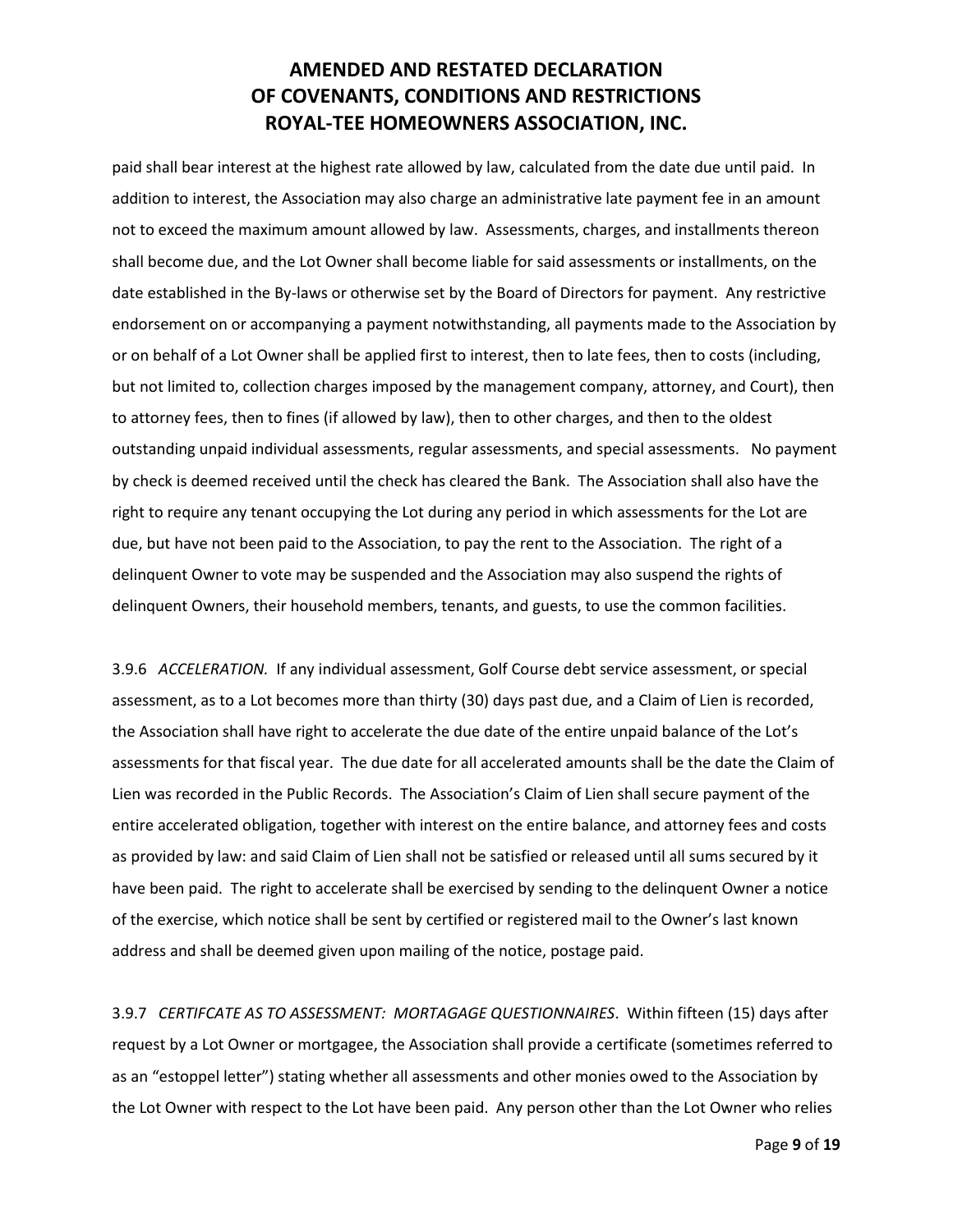upon such certificate shall be protected thereby. The Association may charge a fee of \$150.00, or more if allowed by law, plus any related attorney fees, to issue the certificate. The Association may, but is not obligated to, respond to mortgagee questionnaires. If the Association chooses to respond to a mortgagee questionnaire, the Association may charge a fee (in addition to any charge for an estoppel letter), plus any related attorney fees for doing so.

3.9.8 *MORTGAGE FORECLOSURE*. Except as to first mortgagees whose liability for past due assessments is addressed in Section 3.9.1, all persons or entities acquiring title to a Lot as a result of a foreclosure or other Court ordered sale, shall be obligated to pay all past due assessments due and owing at the time of sales regardless of whether or not the Association has filed a Claim of Lien. No Owner or acquirer of title to a Lot by foreclosure, or by a deed in lieu of foreclosure, may be excused from the payment of any assessments coming due during the period of his Ownership, except as specifically required by law. If the Association is named in a mortgage foreclosure related to a Lot, the attorney fees and costs incurred shall be charged as an individual assessment against the Lot and shall be the responsibility of the current and subsequent Owners.

### <span id="page-9-0"></span>ARTICLE 4: PROPERTY RIGHTS

**SECTION 4.1: OWNERS EASEMENTS OF ENJOYMENT.** Every Owner of a Lot shall have a right and easement of enjoyment in and to the Common Areas which shall be appurtenant to and shall pass with the title to each Lot, subject to the following rights of the Association:

- (a) The right to suspend the voting rights of any Owner for periods during which assessments or any monetary obligations owed the Association is more than ninety (90) days past due. The Association may also suspend an Owner's use rights of the Common Areas.
- (b) The right to dedicate or transfer all or any part of the Common Areas to any municipality, public agency, authority or utility for such purposes and subject to such conditions as may be agreed upon by the members. No such dedication or transfer shall be effective unless an instrument executed by a majority of the members agreeing to such dedication or transfer, has been duly recorded.
- (c) The right of the Association, in accordance with its Articles and By-Laws, to borrow money for the purpose of improving the Common Areas and facilities and in aid thereof to mortgage said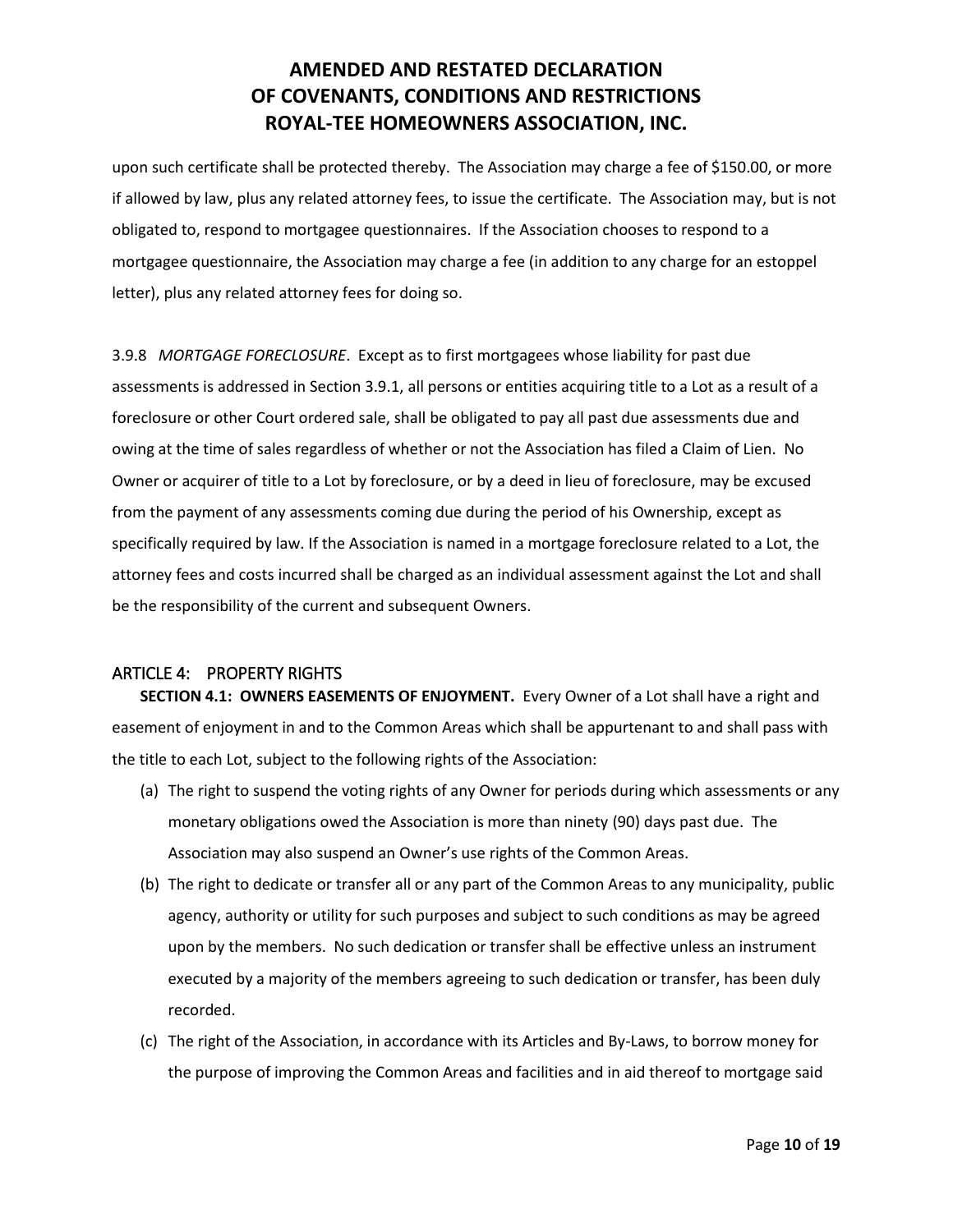property, and the rights of such mortgagee in said properties shall be subordinate to the rights of the Owners hereunder.

(d) The right of every Owner of a Lot and easement of enjoyment in the Golf Course, in accordance with the rules and regulations established by the Golf Course lessee or the Association should the Golf Course be converted to green space or is no longer leased to a golf operator.

**SECTION 4.2: DELEGATION OF USE:** Subject to such limitations as may be imposed by the By-Laws and the Golf Course lessee, each Owner may delegate his right of enjoyment in and to the Common Areas and facilities to the members of his family, his guests, tenants and invitees.

#### **SECTION 4.3: OTHER EASEMENTS:**

- (a) Easements for installation and maintenance of utilities and drainage facilities as are required for the Subdivision shall be granted by the Association. Within these easements no structure, planting or other materials shall be placed or permitted to remain which may damage or interfere with the installation and maintenance of utilities, or which may damage, interfere with, or change the direction of flow of drainage facilities in the easements.
- (b) No dwelling or other structure of any kind shall be built, erected or maintained on any such easement, reservation of right of way, and such easements, reservations and rights of way shall, at all times, be open and accessible to public and quasi-public utility corporations, their employees and contractors.
- (c) No dwelling or other structure of any kind shall be built, erected, or maintained that encroaches into the Golf Course, and the Golf Course shall be open and accessible to its patrons, its employees, its contractors, and the public during its normal hours of operation.

### <span id="page-10-0"></span>ARTICLE 5: OWNER'S OBLIGATION TO MAINTAIN.

Each Owner shall, at his sole cost and expense, maintain his Lot, keeping the same in a condition comparable to the condition of the majority of other Lots and driveways in the Subdivision.

#### <span id="page-10-1"></span>ARTICLE 6: OWNERS OBLIGATION

**SECTION 6.1. TO REBUILD.** If all or any part of a residence is damaged or destroyed by fire or other casualty, it shall be the duty of the Owner thereof with all due diligence to rebuild or repair and reconstruct such residence in a manner which will substantially restore it to its appearance and condition immediately prior to the casualty. Reconstruction shall be undertaken within three (3)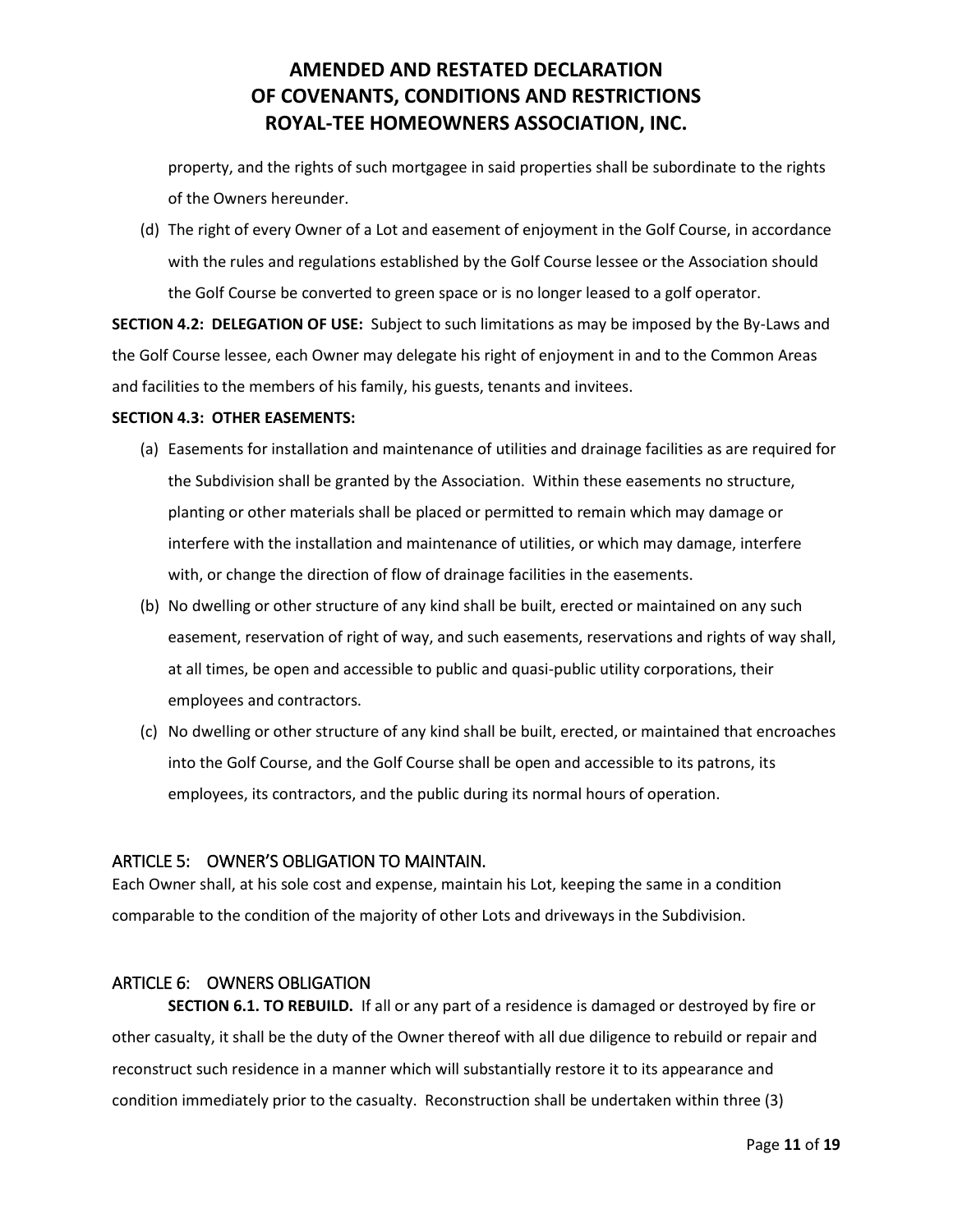months after the damage occurs and shall be completed within ten (10) months after the damage occurs unless prevented by causes beyond the control of the owner(s).

**SECTION 6.2 RENTAL OR LEASE AGREEMENTS.** Any Owner who wishes to rent or lease their property shall be limited to a 30-day minimum term, not to exceed four times per year. Prior to permitting the occupancy of a person or persons renting or leasing the property, the Owner of the property or their agent must first submit a rental or lease agreement in writing to the Board of Directors a minimum of two (2) weeks prior to the intended occupancy date, providing the name of the person(s) who will rent or lease the property, a local telephone number providing 24-hour contact, the name of the contact individual, the number of occupants that will reside temporarily in the residence (no more than two persons per each bedroom), and the length of the rental or lease term. Temporary residents will be subject to and required to comply with all of the Association's regulations. Nothing in this section relieves the property Owners of their responsibility under the Association's governing documents.

### <span id="page-11-0"></span>ARTICLE 7: EXTERIOR MAINTENANCE

In the event an Owner of any Lot fails to maintain the premises and the improvements situated thereon in a manner consistent with maintenance requirements of the Association, after approval of two-thirds (2/3) vote of the Board of Directors, the Association may, through its agents and employees, enter onto said Lot to repair, maintain and restore the Lot and the exterior of the building and any other improvements erected thereon. The cost of such exterior maintenance shall be added to and become part of the assessment to which such Lot is subject. Owners whose lots abut a lake are responsible for maintaining the property to the water line of the lake.

### <span id="page-11-1"></span>ARTICLE 8: USE RESTRICTIONS.

The following use restrictions and those restrictions set forth in the Deed of Restrictions attached hereto as Exhibit "D" apply to the entire Subdivision and each individual Lot.

**SECTION 8.1.** Prior to receiving the Certificate of Occupancy for any residence constructed on a Lot, the entire Lot must be filled with suitable fill material to raise the Lot to an elevation (less the height of the proposed slab on grade) equal to the elevation required by the Flood Insurance Rate Map for finished floor elevations, or the minimum height required to properly install the septic tank and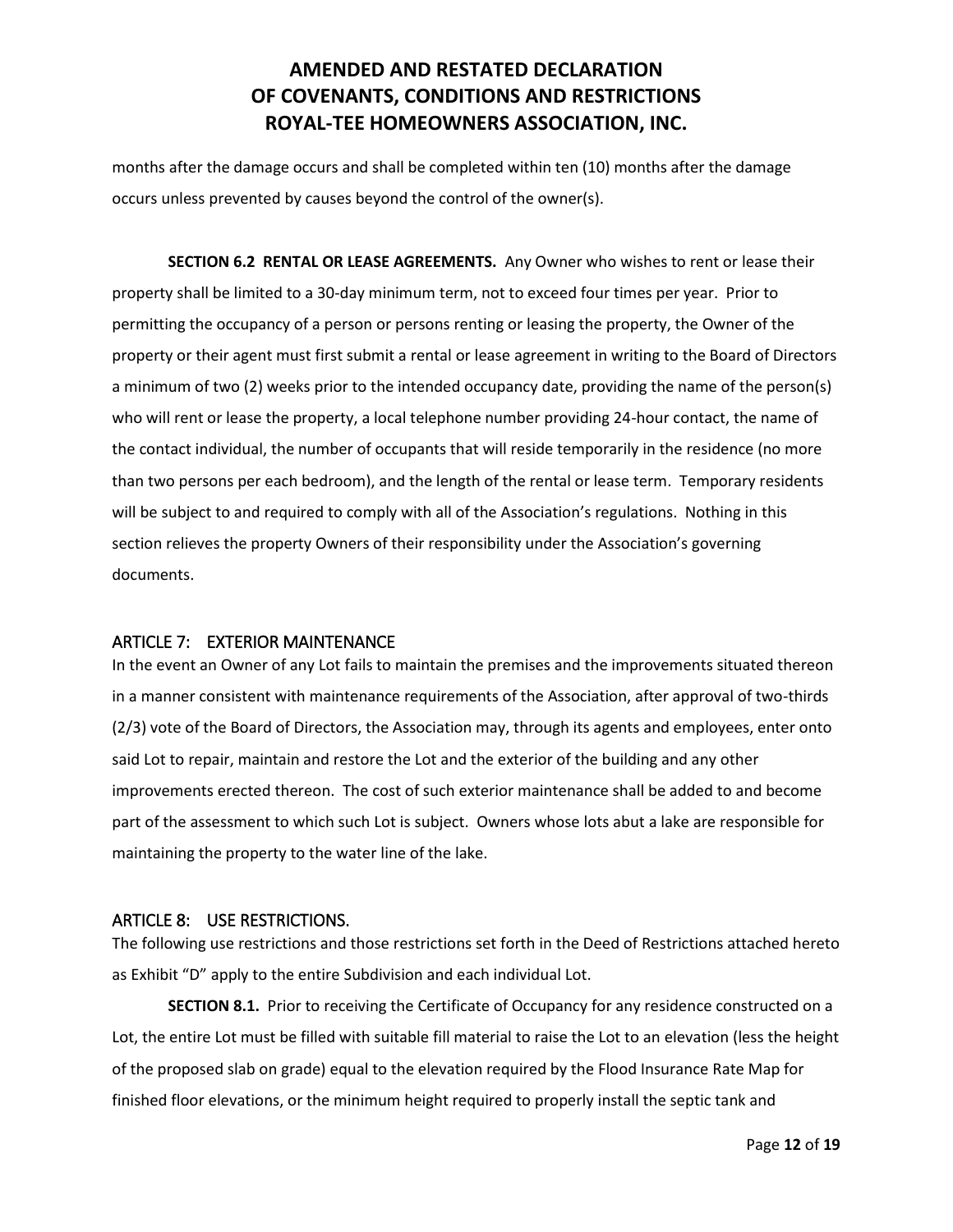drainfield, whichever level is greater. Fill material shall be tapered or sloped along the perimeter boundaries of the Lot at a ratio as determined by the Architectural Review Board.

**SECTION 8.2**. Clothes hanging devices exterior to a residence shall not be permitted. No exterior radio, television or any electronic antennas or aerials shall be allowed, other than satellite dishes which are to be installed so as to be reasonably concealed from the public view.

**SECTION 8.3.** No business of any kind shall be conducted in any residence, except that this prohibition shall not preclude an Owner from maintaining an office within the Owner's residence.

**SECTION 8.4.** No activity that constitutes a nuisance shall be permitted on any Lot. The term "nuisance" means any act, condition or thing that substantially annoys, injures or endangers the comfort, health or safety of another Lot Owner(s) or interferes with a neighboring Lot Owner's right of use and quiet enjoyment of the neighboring Lot Owner's Lot to include: excessive barking of dogs, allowing any accumulation of garbage anywhere on a Lot that is not properly placed in the Lot Owner's garbage receptacles; allowing storage containers to collect water and become a host environment for mosquitoes; the playing of loud music; maintaining the Lot Owner's Lot in an unsanitary condition; failing to properly maintain a Lot Owner's pool or lanai area; storing items on a Lot Owner's lanai or patio other than outdoor furniture, barbeque grills, outdoor plants and other items commonly associated with outdoor dining and pool activities; or allowing any improvement on a Lot Owner's Lot to fall into a state of disrepair or decay; or allowing any odor to be emitted from the Lot Owner's Lot that produces an offensive or obnoxious odor.

**SECTION 8.5.** No sign of any kind shall be displayed to the public view on any Lot except a small decorative name sign, or a Board approved "For Sale" sign of not more than 1' by 1'. There can be one sign in front and one sign in back of the residence. Security signs are permitted. Political signs are not permitted.

**SECTION 8.6.** Nothing shall be done or kept on Common Areas which would increase the Association's rate of insurance relating thereto without the prior written consent of the Association, and no Owners shall permit anything to be done or kept on the Common Areas which would result in the cancellation of insurance or which would be in violation of any law.

**SECTION 8.7.** No animals, livestock or poultry of any kind shall be raised, bred or kept on any Lot or on the Common Areas. Owners are permitted to have commonly accepted household pets to include dogs, cats and birds. Owners are solely responsible for ensuring that their pets do not become a nuisance or pose any danger to the community or any Lot Owner. All dogs shall be leashed or secured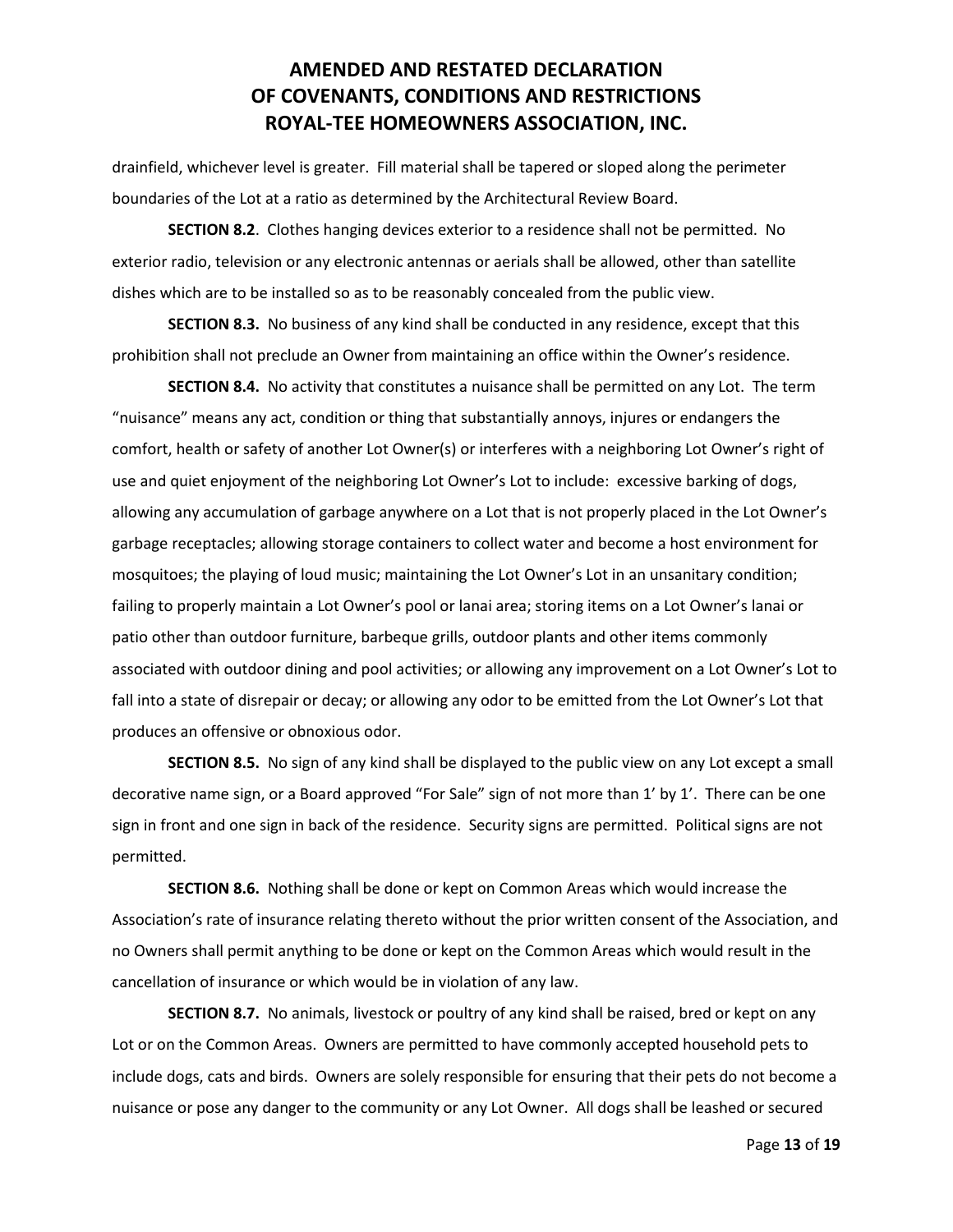by invisible fencing while outdoors on an Owner's Lot and kept under control. Pets shall not be permitted to roam freely on the Common Areas, which include roads within the Subdivision. When walking a dog in the Community, the Owner is required to keep the dog on a leash at all times. Any Owner whose pet defecates on any Common Areas or any Lot shall immediately clean up their pet's solid waste. Pets left on lanais, porches or garages shall not cause a nuisance to neighbors. Owners who rent their homes must ensure that the renters abide by the pet restrictions set forth in this Section 8.7. Any pet that demonstrates a tendency toward viciousness shall be subject to removal.

**SECTION 8.8**. All rubbish, trash, garbage, or other waste material shall be placed in covered sanitary containers which are kept out of the view of neighbors and the golf course. Fenced areas for this purpose must be approved by the Association's Architectural Review Board. Trash or yard waste should not be placed roadside until the day before scheduled pickup and the containers are to be removed as soon as possible.

**SECTION 8.9.** No perimeter fences or hedges shall be constructed on any Lot. Small fence enclosures are permitted provided the Owner first obtains approval from the Association's Architectural Review Board.

**SECTION 8.10.** No outbuildings, basement, tent, shack, garage, trailer, shed or temporary building of any kind shall be constructed or placed on any Lot.

**SECTION 8.11.** Nothing shall be altered in, constructed on, or removed from the Common Areas, except with the written consent of the Association.

**SECTION 8.12.** Personal pick up trucks shall be permitted to be parked in the Subdivision. The parking of boats, trailers, motor homes and campers in a driveway is permitted for short periods not in excess of seventy-two (72) consecutive hours and no more than six (6) calendar days per month. The parking of boats, trailers, motor homes and campers anyplace but a driveway is prohibited. Under extenuating circumstances a request may be submitted to the Association for approval for an extended stay of up to seven (7) consecutive days. Vehicles should not be parked in the street or grassed areas, which includes privately owned Lots or on the Common Areas. All commercial vehicles and vehicles displaying signs must be parked in the Owner's garage at night.

**SECTION 8.13.** The Board of Directors may adopt such other rules and regulations from time to time governing Lots and the use and enjoyment of the Common Areas as the Board in its sole discretion deems appropriate or necessary.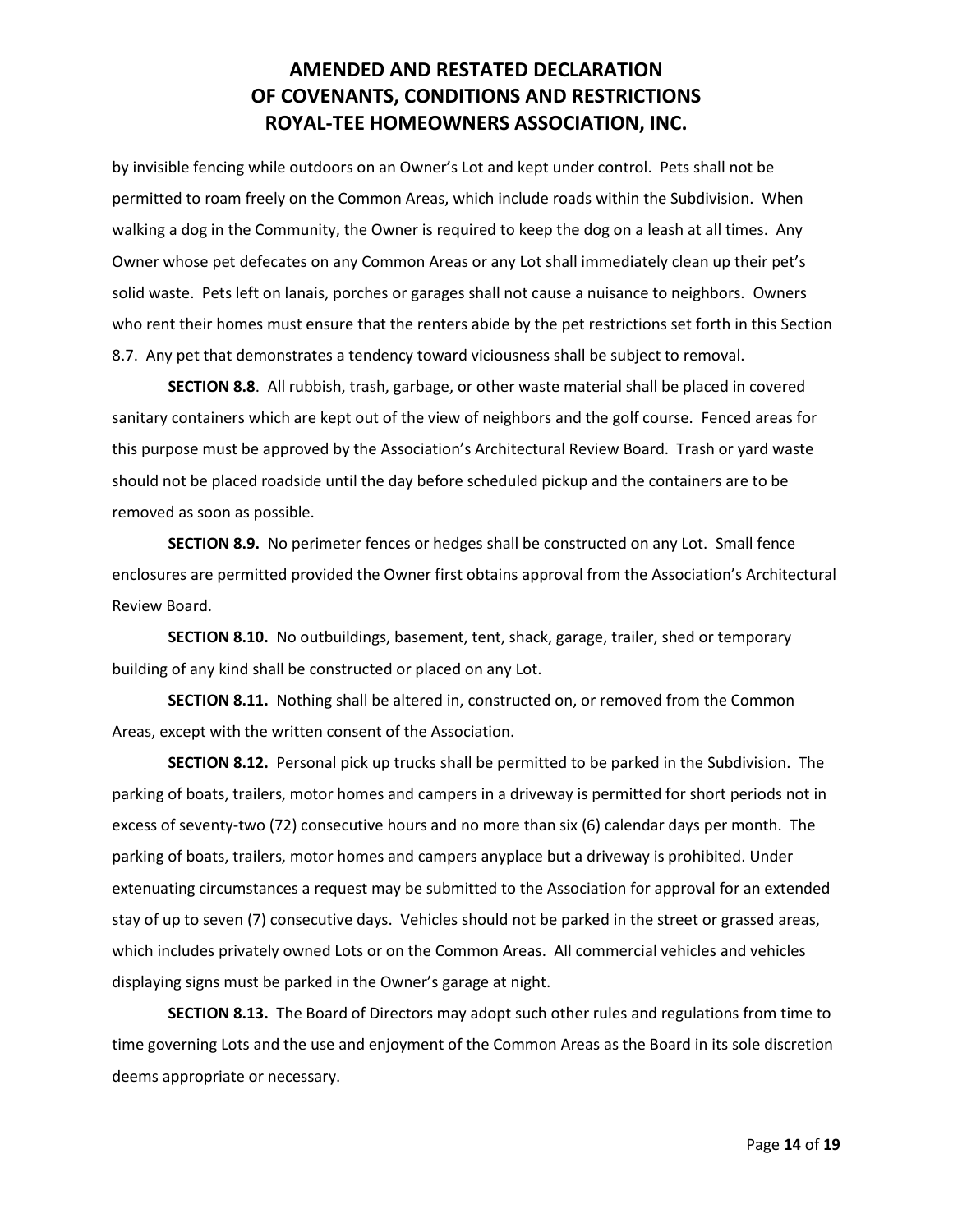**SECTIONS 8.14. RESIDENTIAL RECREATION/SPORTS FACILITIES.** All recreational facilities or improvements constructed or placed on a Lot, including any play or recreational structures such as swing sets, play houses, plastic play sets or any other kind of structure of a similar nature (collectively referred herein as "Recreational Facilities") must be maintained in good condition. The Lot Owner is responsible to keep all Recreational Facilities maintained in a good manner. If upon inspection by the Association it is determined that an Owner has not maintained the Recreational Facilities in good repair, the Association may require them to be removed. If a tenant wishes to erect Recreational Facilities, the tenant mush have written permission from the Owner (not the Owner's agent) of the residence to have a recreational sport facility. No basketball backboards shall be attached to a dwelling. Portable basketball backboards are permitted.

**SECTION 8.15.** Underground electric power, cable television, satellite TV and telephone service tie-ins to any residence are at the Lot Owner's expense.

### <span id="page-14-0"></span>ARTICLE 9: ARCHITECTURAL REVIEW BOARD

All construction plans, exterior paint colors, landscaping plans, specifications, fittings, elevations, setbacks, pool enclosures, propane tank installations, and any improvement on a Lot shall be approved by the Association's Architectural Review Board ("ARB"). The ARB shall have the absolute right to approve or disapprove said plans for any reason, including aesthetic considerations.<sup>2</sup> Failure to disapprove plans within thirty (30) days from the date of the next regularly scheduled meeting of the ARB after the receipt of plans will constitute automatic approval.

### <span id="page-14-1"></span>ARTICLE 10: GENERAL PROVISIONS.

 $\overline{\phantom{a}}$ 

**SECTION 10.1. ENFORCEMENT.** The Board of Directors or any Owner have a right to enforce, by proceedings at law or in equity, all restrictions, conditions, covenants, easements, reservations, liens and charges now or hereafter imposed by the provisions of this Declaration. Failure by the Board of Directors or by any Owner to enforce any covenant or restriction herein contained shall in no event be deemed a waiver of the right to do so thereafter.

<sup>&</sup>lt;sup>2</sup> This right of the Architectural Review Board was contained in the declaration as originally recorded on September 25, 1990.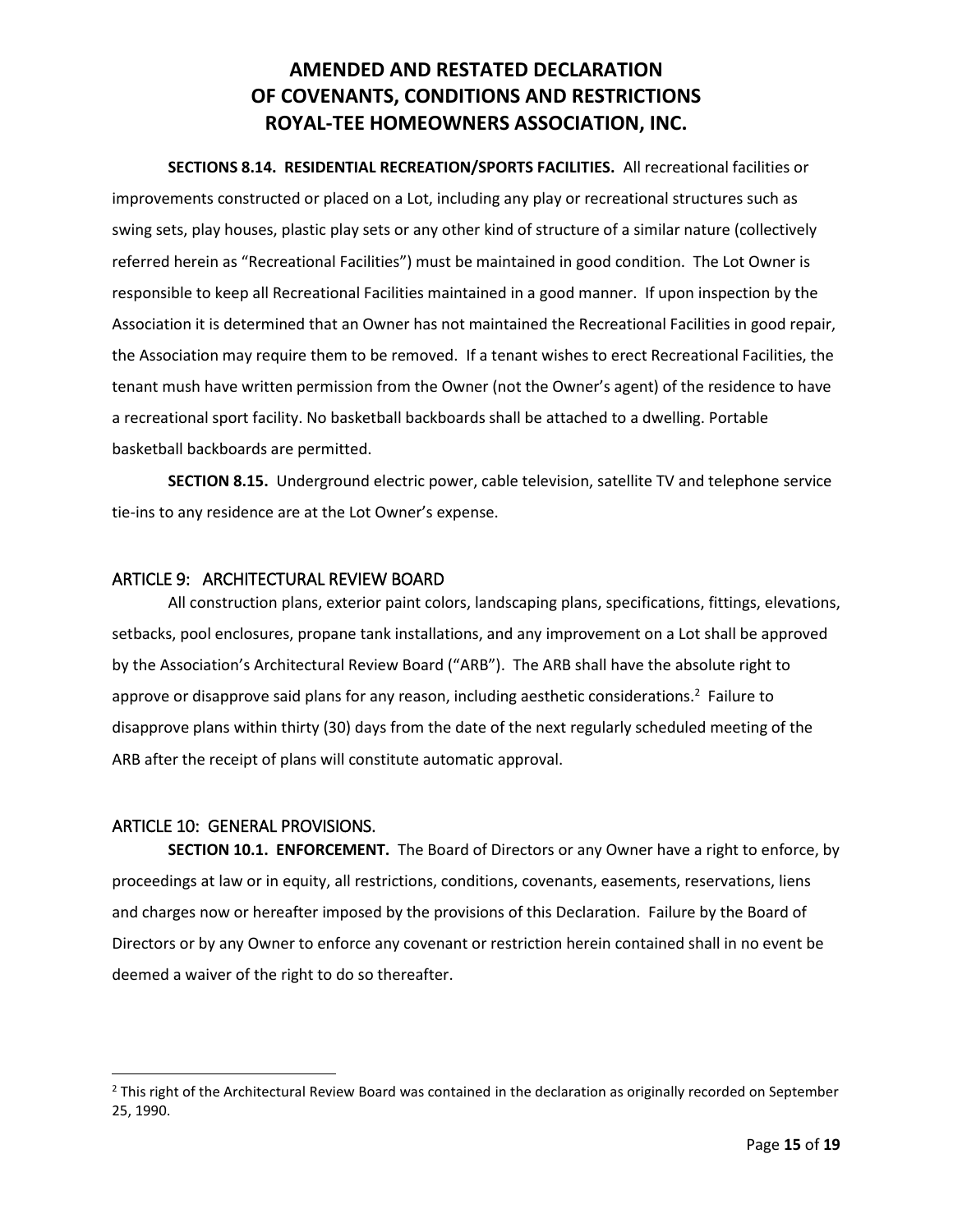**SECTION 10.2. SEVERABILITY**. Invalidation of any one of these covenants or restrictions by judgement or court order shall in no way effect any other provisions, which shall remain in full force and effect.

**SECTTION 10.3. AMENDMENTS**. Unless specifically provided elsewhere in this Declaration, these covenants and restrictions of this Declaration may be amended with the approval of eighty percent (80%) of the members who are present and voting in person or by proxy at a duly called meeting of the members for which proper notice has been given and at which a quorum has been established. An amendment to this Declaration to provide for the sale of the Golf Course property may be adopted with the approval of at least seventy-five percent (75%) of the entire voting interests at the duly called meeting of the members voting in person or by limited proxy.

**SECTION 10.4. SUBORDINATION.** No breach of any of conditions herein contained or reentry by reason of such breach shall render invalid the lien of any mortgage made in good faith and for value as to the Subdivision or any Lot therein, provided, however, that such conditions shall be binding upon any Owner whose title is acquired by foreclosure, trustee's sale or otherwise.

**SECTION 10.5. DURATION.** All restrictions, reservations, covenants, conditions and easements contained in this Declaration shall constitute covenants running with the land, and all grantees, devisees, or mortgagees, their heirs, personal representatives, successors and assigns, and all parties claiming by, through or under such persons, agree to be bound by the provisions of (a) this Declaration and (b) the Articles of Incorporation and By-Laws of the Association which will be the entity responsible for the operations and maintenance of the common property and by the Deed of Restrictions and shall insure to the benefit of and be enforceable by the Association or any member thereof for the period of time as set forth in the Deed of Restrictions and thereafter shall be automatically extended for additional periods of ten (10) years unless otherwise agreed to by a vote of a majority of the then Owners of Lots in the Subdivision to change them in whole or in part.

**SECTION 10.6.** Undeveloped Lots will be maintained by a Board of Directors-approved company, and each Lot Owner(s) will be billed annually for the service. This bill will be included with the annual assessment bill. A lien may be placed against said Lot for nonpayment of this bill, together with attorney fees and costs. A Lot Owner may maintain their own Lot to the same standard of the Board of Directors-approved company by written notification to the Board of Directors.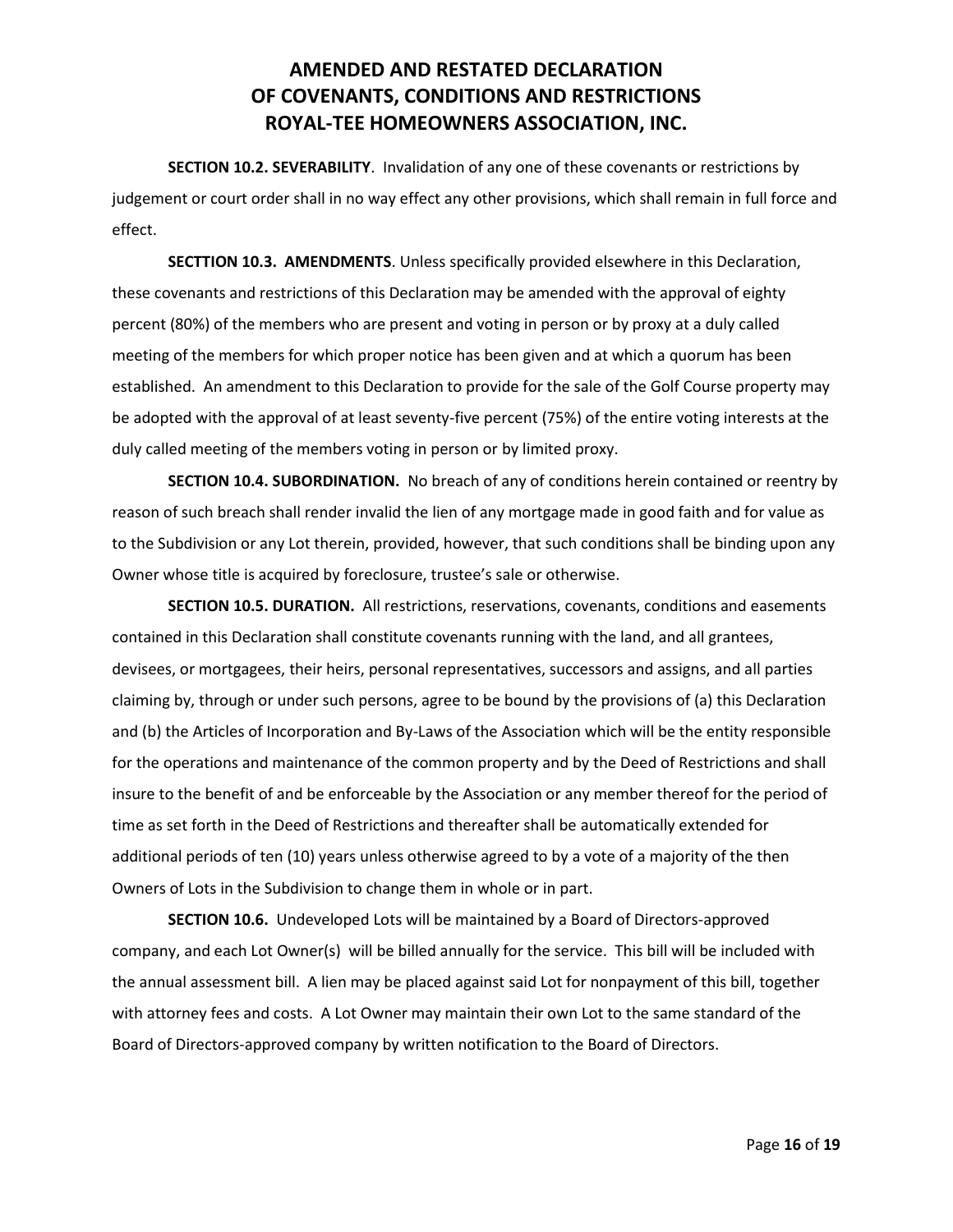### **SECTION 10.7. CONSTRUCTION AND LANDSCAPE MAINTENANCE HOURS AND RESTRICTIONS**.

- (a) Contractors shall not preform any work, including but not limited to construction, reconstruction, renovation/remodeling or landscape maintenance work on a lot and/or any improvements thereon except between the hours of 7:00 am and 6:00 pm Monday through Friday and between the hours of 7:00 am and 4:00 pm on Saturdays. No work shall be performed on Sundays or legal holidays.
- (b) The term "contractor" as used herein shall include but not be limited to all contractors, subcontractors, workers, suppliers, helpers, material men, vendors, service persons, landscape maintenance persons and any other persons performing work on a lot and/or improvements thereon.
- (c) The restrictions contained in this Section shall not apply in times of emergency or when the service person is on-site to perform repair work which includes plumbing, electrical, utilities or air conditioning.
- (d) The Board of Directors may impose and enforce additional rules and adopt additional procedures from time to time in furtherance of these restrictions. The Board of Directors may also temporarily suspend enforcement of these restrictions and/or modify them on a case by case basis, depending on the nature of the project or special circumstances, i.e. natural disaster, in order to avoid undue hardship, as the Board of Director in its sole and exclusive discretion shall determine. The granting of such an exception or exceptions shall not set a precedent that would require the Board of Directors to grant similar exception in the future, even under like circumstances.

### <span id="page-16-0"></span>ARTICLE 11: EASEMENTS

**SECTION 11.1.** There is hereby reserved a 6-foot wide easement on each side of each Lot for utility and/or drainage purposes over the tracts of land more particularly described in the Subdivision Plats referenced in the Recital Section and Section 4 of this Declaration. The easement rights reserved pursuant to this section do not require the Association to maintain these 6-foot wide easement areas or to install or maintain the drainage areas, water retention areas and courses, utilities or improvements that may be located on, in, or under such 6-foot wide utility/drainage easement or which may be served by them. Accordingly, the areas of such Lot and all improvements in the 6-foot wide utility/drainage easement areas, shall be maintained continuously by the Owner of the Lot, except for those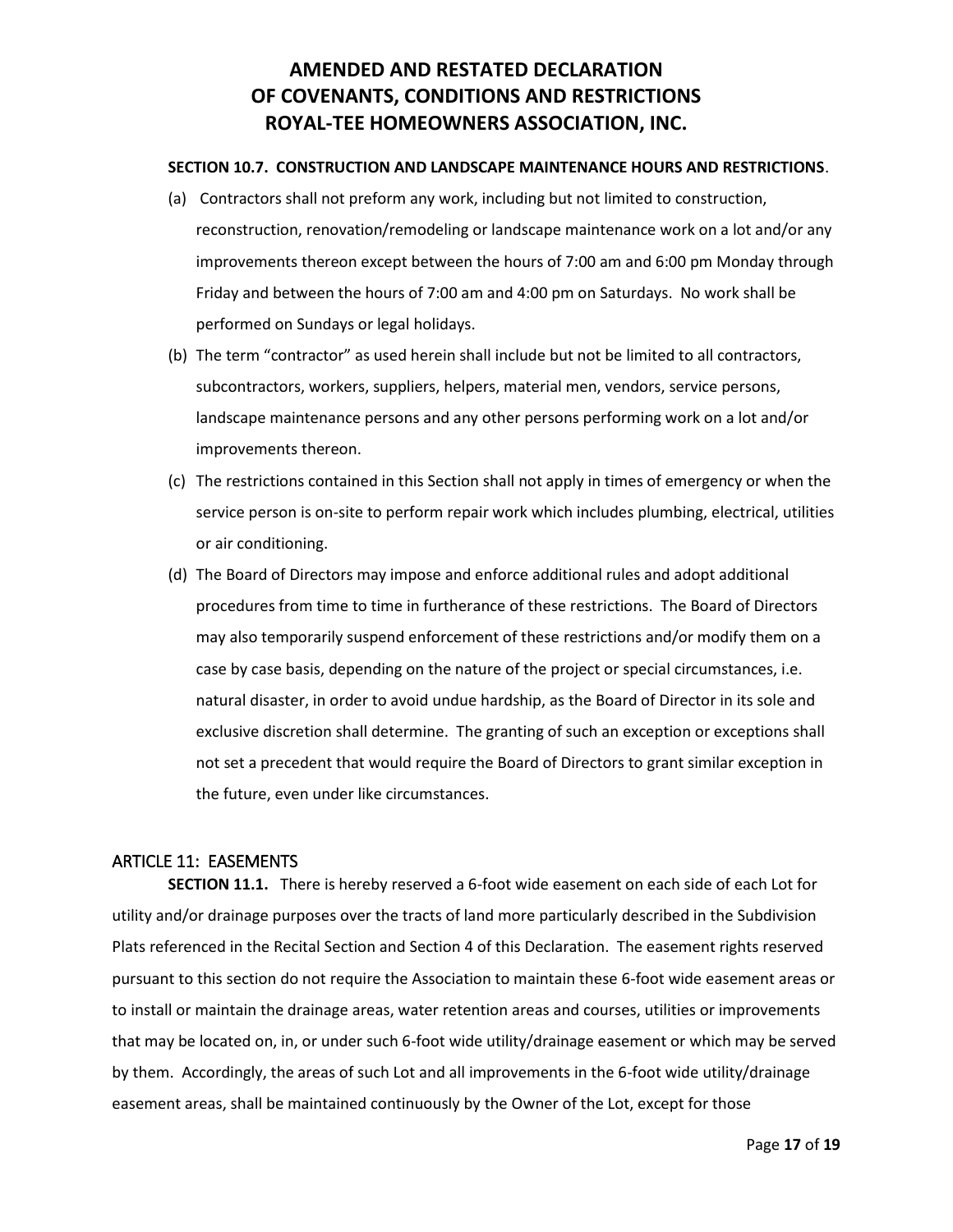improvements for which a public authority or utility company is responsible and except for storm drains that empty into the lakes for which the Association is responsible for maintaining.

There is also hereby reserved a 10-foot wide easement parallel and adjacent to the subdivision roads as defined in Article 1.13 reserved along the front of each Lot for utilities over the tracts of land more particularly described in the Subdivision Plats referenced in the Recital Section and Section 4 of this Declaration. To the extent that drainage facilities, including slough control areas, are located within such 10-foot wide utility easement areas or in the 60-foot wide subdivision road right-of-way in Section A and Section B and the 40-foot wide subdivision road right-a-way, the Association shall be responsible for maintaining these drainage facilities. However, those improvements for which a public authority or utility company is responsible shall remain the responsibility of such an entity.

Within easement areas reserved pursuant to this section, no structure, planting or other material/shall be placed or permitted to remain which may damage or interfere with the installation and maintenance of utilities, the maintenance of drainage or water retention areas and courses, access or which may change the direction or flow or obstruct or retard the flow of water through drainage channels or swales in such easement areas. A residential Lot Owner may plant shrubbery in easement areas subject, however, to limitation that the utility company and the Association, shall assume no risk therefore, in the conduct of its work in an easement area.

### <span id="page-17-0"></span>ARTICLE 12: SURFACE WATER MANAGEMENT

The Association is responsible for the maintenance of the Subdivision's surface water management permit and is the operating entity for the South Florida Water Management District's Permit No. 36-0045-S. Any amendment which would affect the surface water management system, including the water management portions of the common areas, must have the prior approval of the South Florida Water Management District.

### <span id="page-17-1"></span>ARTICLE 13: CAPE ROYAL GOLF CLUB INGRESS AND EGRESS

The lessee of the Golf Course, its guests, its patrons, its employees, its successors and assigns, and the public have a right of ingress and egress over and across the private roads of the Subdivision for the purposes of accessing the golf course during its normal hours of operation.

Further, the Golf Course lessees, its guests, its patrons, its employees, its successors and assigns, have a right to perform every act necessary and proper to the playing of golf on the Golf Course